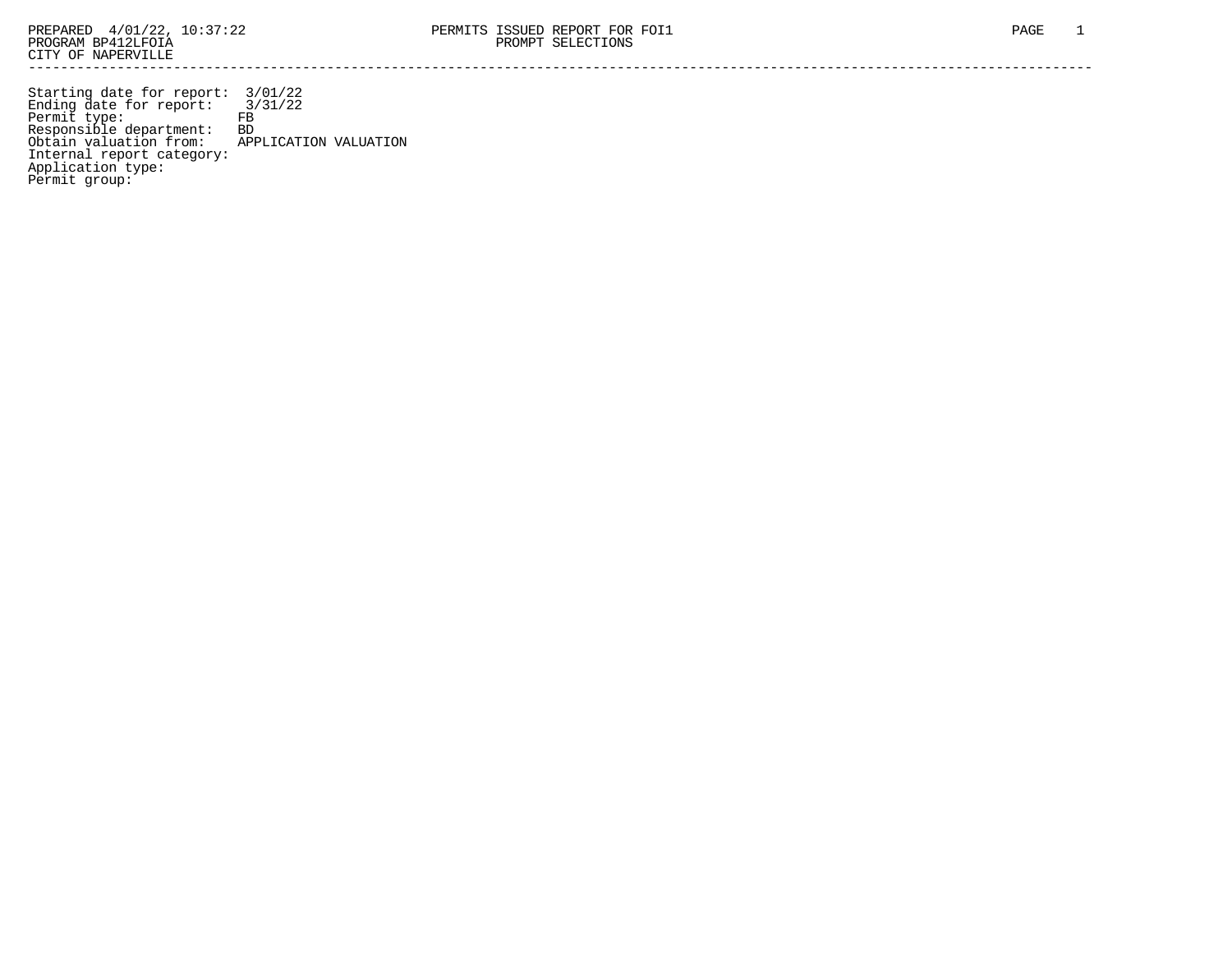## PREPARED 4/01/22, 10:37:22 PERMITS ISSUED REPORT<br>PROGRAM BP412LFOI1 PAGE 1 PROGRAM BP412LFOI1 3/01/22 THRU 3/31/22 CITY OF NAPERVILLE **Example 20** CITY OF NAPERVILLE PERMIT TYPE - FB FINISHED BASEMENT OBTAINED VALUATION FROM APPLICATION VALUATION

| APPLICATION APPLICATION TYPE AND DESCRIPTION<br>DATE<br>VALUATION                           | Parcel Number<br>Alternate ID Code     | PROPERTY OWNER/<br>CONTRACTOR                                            |
|---------------------------------------------------------------------------------------------|----------------------------------------|--------------------------------------------------------------------------|
| 21-00004987 SFR SINGLE FAMILY RESIDENCE                                                     | 476 S COLUMBIA ST                      |                                                                          |
| ----------- 10/22/21 \$1100000<br>Contractor #: 630-748-9242                                | D-08192020320000N345 -101 M HOUSE      |                                                                          |
| STRUCTURE - 000 000 SFR<br>PERMIT TYPE - FB 00 FINISHED BASEMENT                            | ISSUE DATE SUBCONTRACTOR(S)<br>3/22/22 |                                                                          |
| 21-00005666 SFR SINGLE FAMILY RESIDENCE                                                     | 4331 WINTERBERRY AV                    |                                                                          |
| ----------- 12/20/21 \$800000<br>Contractor #: 630-922-0511 \$800000                        |                                        | W-01172040140000N1575-241 CRESTVIEW BUILDERS                             |
| STRUCTURE - 000 000 SFR<br>PERMIT TYPE - FB 00 FINISHED BASEMENT                            | ISSUE DATE SUBCONTRACTOR(S)<br>3/11/22 |                                                                          |
| 22-00000152 SFR SINGLE FAMILY RESIDENCE                                                     | 804 W JEFFERSON AV                     |                                                                          |
| ----------- 1/17/22 \$900000<br>Contractor #: 630-748-9242                                  | D-07133150350000N539 -83 M HOUSE       |                                                                          |
| STRUCTURE - 000 000 SFR<br>PERMIT TYPE - FB 00 FINISHED BASEMENT                            | ISSUE DATE<br>3/29/22<br>3/29/22       |                                                                          |
| 22-00000354 RAL RES ALTERATIONS/REMODLING (NO NEW SO FTG) 3856 MANDEVILLE LN                |                                        |                                                                          |
| $\frac{2}{10/22}$<br>\$40000<br>Contractor #: 630-567-6100                                  |                                        |                                                                          |
|                                                                                             |                                        | SUBCONTRACTOR(S)<br>CONSTRUCTION SPECIALTIES<br>CONSTRUCTION SPECIALTIES |
| 22-00000422 RAL RES ALTERATIONS/REMODLING (NO NEW SO FTG) 2644 SALIX CR                     |                                        |                                                                          |
| $\frac{2}{21/22}$ \$50000<br>optrogtor #: 630,004,0333<br>Contractor #: 630-904-9333        |                                        | W-01023100060000N802 -201 CLAYBRIDGE BUILDERS INC                        |
| STRUCTURE - 000 000 BASEMENT FINISH<br>PERMIT TYPE - FB 00 FINISHED BASEMENT<br>----------- | ISSUE DATE SUBCONTRACTOR(S)<br>3/07/22 | AFFORDABLE PLUMBING SERVICES<br>MATRIX ELECTRIC CO                       |
| 22-00000500 RAL RES ALTERATIONS/REMODLING (NO NEW SO FTG) 3739 IDLEWILD LN                  |                                        |                                                                          |
| $---------$ 3/01/22 \$45200<br>Contractor #: 630-988-8688                                   |                                        |                                                                          |